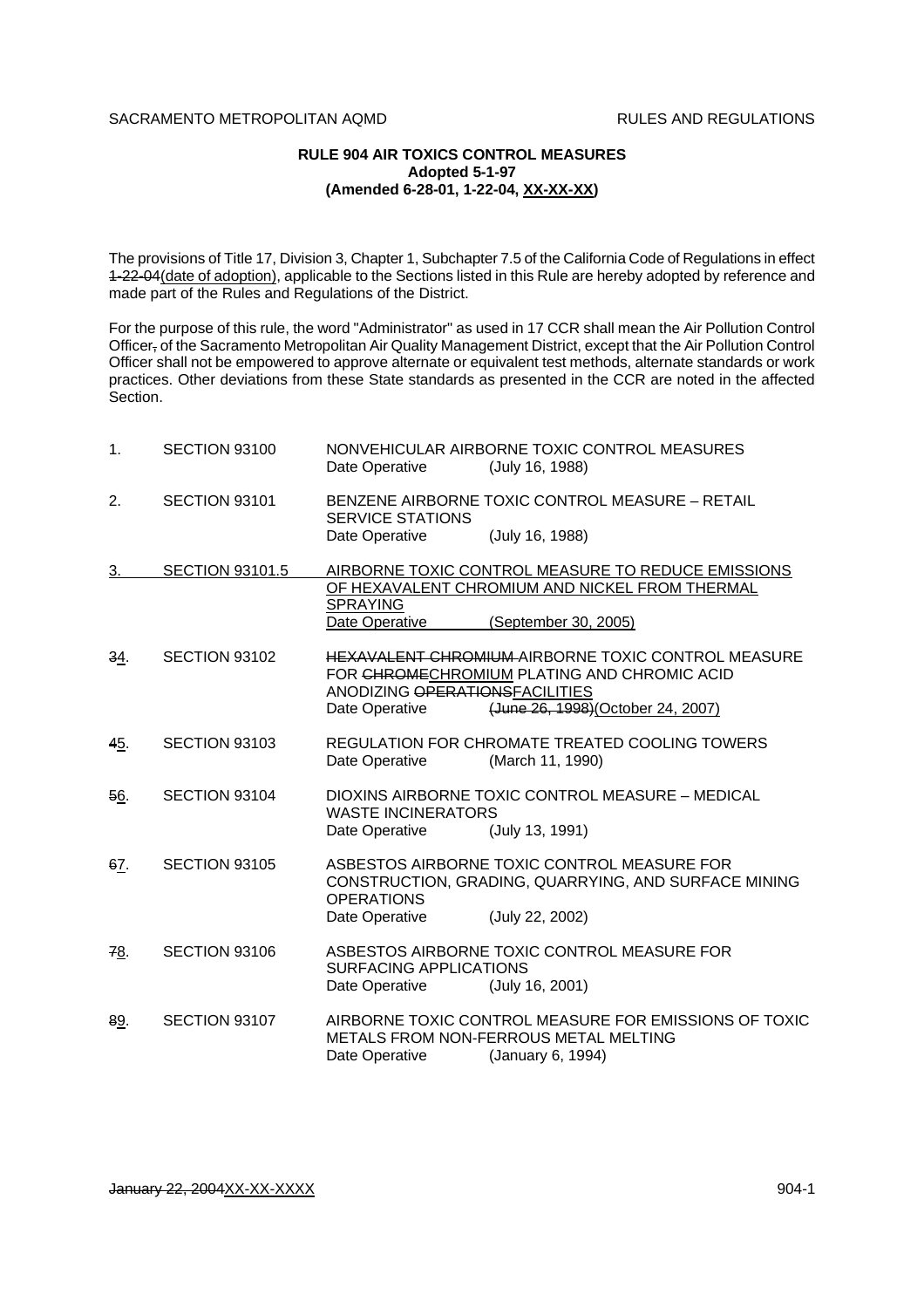SACRAMENTO METROPOLITAN AQMD RULES AND REGULATIONS

| 910.              | SECTION 93108          | ETHYLENE OXIDE AIRBORNE TOXIC CONTROL MEASURE - PART 1<br>- NON-COMMERCIAL STERILIZERS AND AERATORS AND<br>COMMERCIAL STERILIZERS AND AERATORS USING LESS THAN<br>2,000 POUNDS OF ETHYLENE OXIDE PER 12 CONSECUTIVE<br><b>MONTHS</b><br>(January 28, 1999)<br>Date Operative |
|-------------------|------------------------|------------------------------------------------------------------------------------------------------------------------------------------------------------------------------------------------------------------------------------------------------------------------------|
| <del>10</del> 11. | <b>SECTION 93108.5</b> | ETHYLENE OXIDE AIRBORNE TOXIC CONTROL MEASURE - PART 2-<br>COMMERCIAL STERILIZERS AND AERATORS USING 2,000 POUNDS<br>OR MORE OF ETHYLENE OXIDE PER 12 CONSECUTIVE MONTHS<br>Date Operative<br>(January 28, 1999)                                                             |
| <del>11</del> 12. | SECTION 93109          | PERCHLOROETHYLENE AIRBORNE TOXIC CONTROL MEASURE<br>DRY CLEANING OPERATIONS AIRBORNE TOXIC CONTROL MEASURE<br>FOR EMISSIONS OF PERCHLOROETHYLENE FROM DRY CLEANING<br>AND WATER-REPELLING OPERATIONS<br>(June 3, 1994) (December 27, 2007)<br>Date Operative                 |
| <del>12</del> 13. | SECTION 93110          | ENVIRONMENTAL TRAINING PROGRAM FOR<br>PERCHLOROETHYLENE DRY CLEANING OPERATIONS<br>Date Operative<br>(June 3, 1994)                                                                                                                                                          |
| 4314.             | SECTION 93111          | CHLORINATED TOXIC AIR CONTAMINANTS AIRBORNE TOXIC<br>CONTROL MEASURE - AUTOMOTIVE MAINTENANCE AND REPAIR<br><b>ACTIVITIES</b><br>Date Operative<br>(April 4, 2001)                                                                                                           |
| <u>4415.</u>      | SECTION 93112          | HEXAVALENT CHROMIUM AND CADMIUM AIRBORNE TOXIC<br>CONTROL MEASURE - MOTOR VEHICLE AND MOBILE EQUIPMENT<br><b>COATINGS</b><br>Date Operative<br>(September 19, 2002)                                                                                                          |
| <del>1516</del> . | SECTION 93113          | AIRBORNE TOXIC CONTROL MEASURE TO REDUCE EMISSIONS<br>OF TOXIC AIR CONTAMINANTS FROM OUTDOOR RESIDENTIAL<br><b>WASTE BURNING</b><br>(February 3, 2003)<br>Date Operative                                                                                                     |
| 17.               | SECTION 93114          | AIRBORNE TOXIC CONTROL MEASURE TO REDUCE PARTICULATE<br><b>EMISSIONS FROM DIESEL-FUELED ENGINES - STANDARDS FOR</b><br>NONVEHICULAR DIESEL FUEL<br>(August 14, 2004)<br>Date Operative                                                                                       |
| 18.               | SECTION 93115          | AIRBORNE TOXIC CONTROL MEASURE FOR STATIONARY<br><b>COMPRESSION IGNITION ENGINES</b><br>Date Operative<br>(October 18, 2007)                                                                                                                                                 |
| 19.               | SECTION 93116          | AIRBORNE TOXIC CONTROL MEASURE FOR DIESEL PARTICULATE<br>MATTER FROM PORTABLE ENGINES RATED AT 50 HORSEPOWER<br>AND GREATER<br>Date Operative<br>(September 12, 2007)                                                                                                        |
| 20.               | SECTION 93117          | AIRBORNE TOXIC CONTROL MEASURE TO REDUCE PARTICULATE<br>EMISSIONS FROM DIESEL-FUELED ENGINES - STANDARDS FOR<br>NONVEHICULAR DIESEL FUEL USED IN INTRASTATE DIESEL-<br>ELECTRIC LOCOMOTIVES AND HARBORCRAFT<br>Date Operative<br>(August 4, 2005)                            |